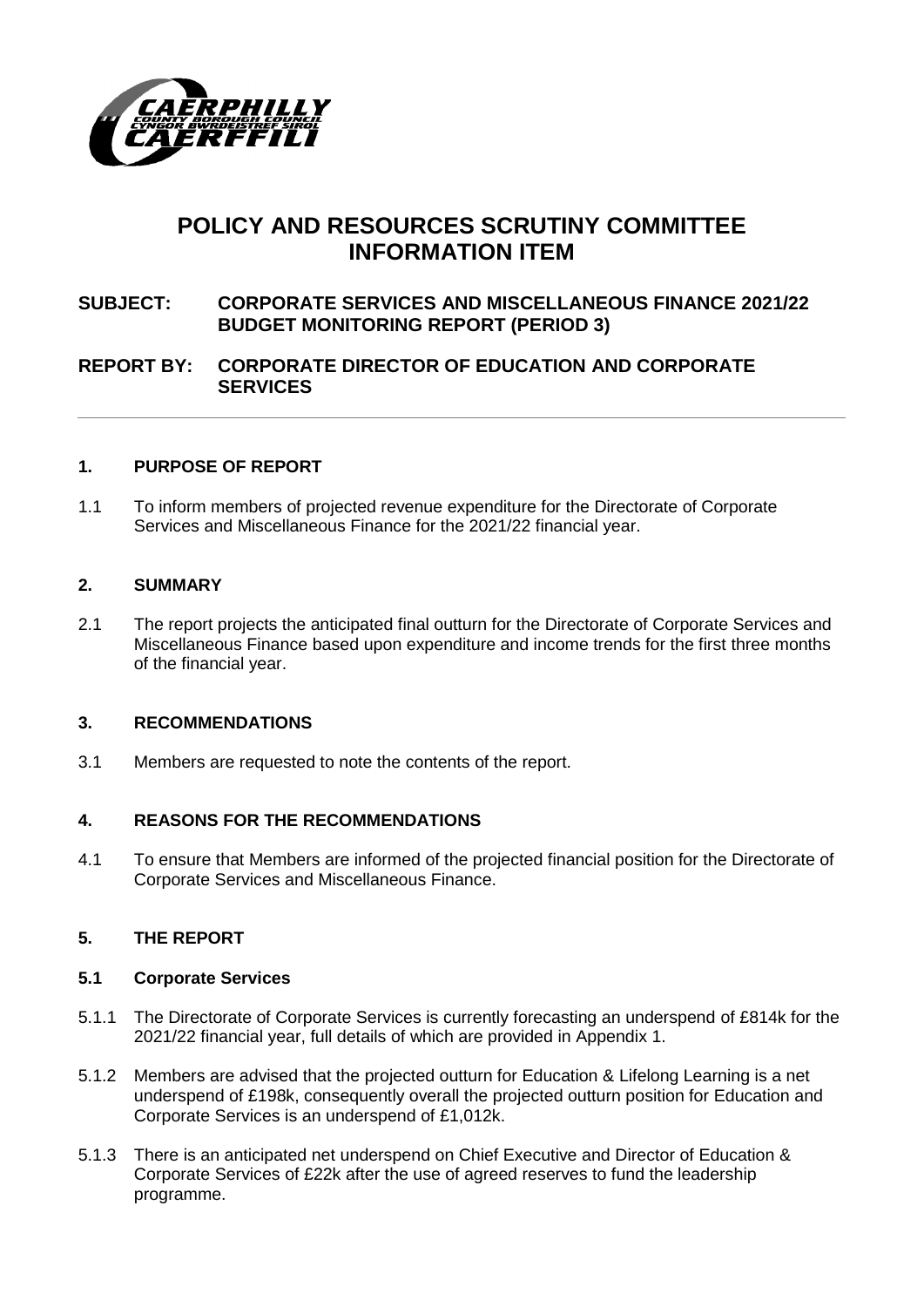- 5.1.4 The anticipated net underspend of £134k in Corporate Finance relates in the main to in-year vacancies, some of which are in the process of being filled, together with the use of reserves to fund an apprentice post and a Finance Officer (Cashless Catering).
- 5.1.5 There is an anticipated net underspend of £429k in Digital Services, after taking into account the agreed used of reserves. The underspends will be monitored during the year and may reduce depending on agreed project work. The underspends consist of: -
	- A projected underspend of £149k for IT Services which is due in the main to delays in filling vacancies offset by the estimated costs of additional leased Telephone lines, external consultants, agency staff and a reduction in income.
	- A projected net underspend of £172k on Procurement which relates in the main to delays in filling vacant posts.
	- An underspend of £108k for Customer First. This is due in the main to vacant posts still to be filled due to secondments to the Track and Trace programme.
- 5.1.6 Legal & Governance is projecting a net underspend of £4k after allowing for the following to be ring-fenced and transferred to earmarked reserves: -
	- Projected underspend on Members related expenditure of £42k. This is due in the main to underspends on Members Allowances and associated budgets which is partly offset by increased costs on Members superannuation costs.
	- Projected underspend of £34k on Electoral Services. The Electoral Services underspends in non-election years are ring-fenced to fund overspends in election years.
- 5.1.7 The net underspend of £4k for Legal & Governance is due in the main to staff not reaching the top of their pay scales, some temporary reduced hours and savings associated with working from home, which are offset by reduced income levels. These income levels will be monitored closely during the year. The underspend is after taking into account the agreed use of reserves for an additional Committee Services Officer.
- 5.1.8 There is a projected net underspend of £129k for People Services mainly consisting of:
	- Human Resources projected net underspend of £80k due in the main to staff being on maternity leave and some temporary reductions in working hours, partially offset by reduced income levels. The net underspend is after taking account of the agreed use of reserves.
	- Health & Safety underspend of £119k due in the main to salary savings arising from delays in recruitment after taking account of the agreed use of reserves for an SLA Support Officer. These are offset by reduced internal training income due to Covid-19. There are also small forecast savings on vehicle hire.
	- Occupational Health underspend of £46k due in the main to salary savings due to delays in recruitment
	- A grant claim has been submitted to WG for circa £7k for loss of external training income for the H&S training section, but the funding has not yet been confirmed.
	- The Communications Unit is projecting a net overspend of £89k, due in the main to reduced levels of internal income arising from Covid-19. Income levels will be closely monitored in year. It is anticipated the lost internal income in this budget has resulted in savings in other service division's printing budgets.
	- CMT Support overspend of £28k due to the addition of a new "Support Officer".
- 5.1.9 There is an anticipated £152k net underspend in Business Improvement Services after taking account of the following: -
	- Management Projected net underspend of £131k due to a vacant Head of Service post.
	- Projected net underspend of £9.5k in the Policy Team due to delays in filing a vacant post.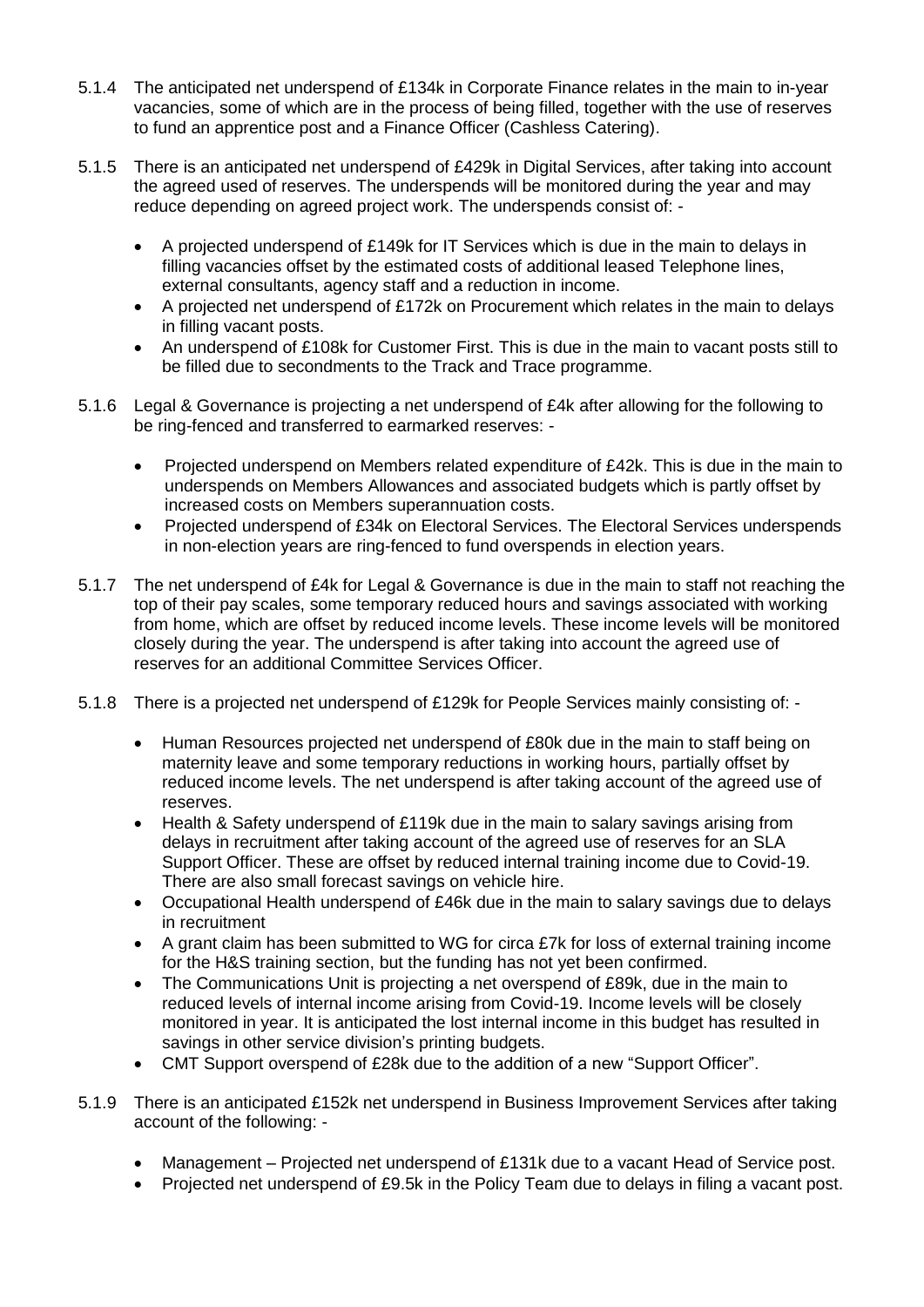- Projected underspend of £11k in the Equalities and Welsh Language Team due in the main to some staff not reaching the top of pay scales in the current year.
- Projected small overspend of £1k in the Performance Management Unit.
- Projected net underspend of £1k in the Transformation Team after taking account of the agreed transfer of reserves.
- 5.1.10 Although Property Services sits within the Economy & Environment Directorate, budget monitoring has traditionally been considered by the Policy and Resources Scrutiny Committee. For Property Services there is a net projected overspend of £95k, consisting of the following: -
	- Management £38k underspend in the main due to staff on temporary reduced hours offset by the estimated appointment of a new post starting February 2020.
	- Energy £5k underspend, due to a temporary reduction of hours of a member of staff.
	- Estates £32k underspend due mainly to staff vacancies/reduced hours offset by a reduction in the anticipated level of fee income. The income levels will be monitored closely in year.
	- Non Operational Properties £8k underspend mainly due to reduced utility costs being incurred.
	- Corporate Facilities £62k overspend mainly due increased electricity costs for Ty Penallta to comply with the Covid-19 guidance offset by savings on staff salary due to temporary reduction in hours.
	- Maintenance Projected £34k underspend due in the main to delays in filling vacant posts and increased fee income.
	- Building Consultancy Projected £153k overspend due in the main to reduced fee income arising from the pausing of the Trinity Fields extension project. The creation of a new Project Manager post is partially offset by delays in filling existing posts.
- 5.1.11 There is a projected underspend of £38k on Housing Services (excluding HRA) which consists of the following: -
	- General Fund Housing is expected to show a £25k underspend at this stage, although there are some offsetting over and underspends contributing to this position.
	- This service area includes a statutory duty for Temporary Accommodation which is demand led and difficult to predict, but trends show an annual increase in the need for this service evidenced by the increase in B&B accommodation over the past few years and in particular placements made during the pandemic. There has been a government embargo on evictions, which recently ended in June 2021, which has therefore restricted the normal flow of homeless activity, but activity for Covid related placements still remains high. Welsh Government have also extended the requirement notice for landlords to serve notice on tenants to 6 months. We therefore anticipate referrals requiring emergency housing to increase.

The demand for B&B placements as a result of Covid-19 has been significant with on average 70 cases per month, together with accompanying security costs for the relevant establishments. Welsh Government have funded these costs (net of any housing benefits) from the Covid Hardship Grant and have confirmed this funding will remain in place for the remainder of this financial year. However, once this funding has ceased, the funding commitment will fall on the General Fund. In the long term, however, Welsh Government has set out an ambitious Programme for Government with the aim of making our community a better place to live and work, which will be achieved in part, by reforming homelessness services to focus on prevention and rapid rehousing, which should in theory eradicate the need for B&B placements. Emergency Accommodation will still be required but on a smaller scale and officers are currently undertaking a review with regard what this provision will look like for CCBC in the longer term.

 Private Sector Housing is expected to show a £13k underspend at this stage. In previous reports there was concern regarding the under recovery of the Agency Income Fee which has historically been generated from the private housing capital programme. This budget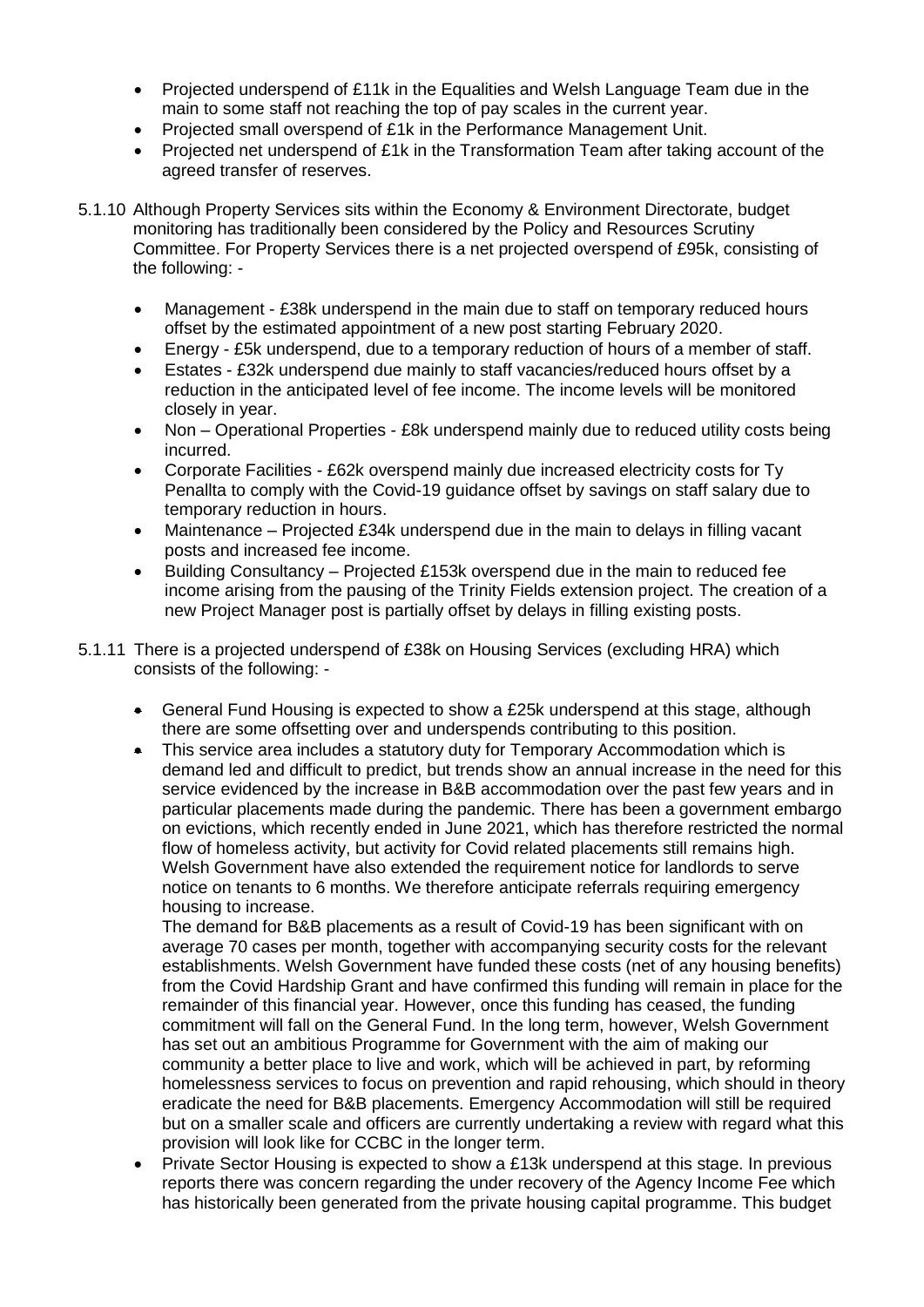relies on its fee income to be able to fund the service. Fee income is charged on works carried out which are typically capital in nature, such as historically, Area Renewal, Renovation Grants and more recently the WHQS programme, Home Repair Grants, Loans and Adaptations. Unfortunately, due to the Covid-19 restrictions, officers were unable to progress with any works, (other than emergencies) and as such have not been able to receive any significant fee income The WHQS programme was also due to be completed in June 2020, and although this is now extended, it will not offer up a long-term income solution for this service. The reduced activity during the pandemic has created a backlog of work which will now need to be managed.

 Welsh Government have offered up a lost income financial assistance grant as a consequence of Covid-19, and claims made for the lost agency fee were fully successful last financial year. The budget therefore now assumes the reduction in lost income will be fully recovered this financial year via the lost income claim. This should ensure the budget remains in a manageable position for this financial year, but officers are reviewing the budget for long term sustainability.

# **5.2 Miscellaneous Finance**

- 5.2.1 There is an overall projected underspend of £436k in Miscellaneous Finance.
- 5.2.2 There is a projected net underspend of £271k on Capital Financing budgets which is due to the following: -
	- £827k underspend on Interest Payments due to delays in borrowing requirements.
	- Investment income being £555k less than the budgeted level due to the timing of new medium to long term investments due to Covid-19.
- 5.2.3 There is a projected overspend of £63k on the Trade Union budget. We are currently still in discussions with Trade Union colleagues to review and update our Facilities Agreement to ensure that equitable support arrangements are in place.
- 5.2.4 Counsel Fees budget is projected to be breakeven at present but this is a volatile budget that will be monitored closely in year.
- 5.2.5 The remaining projected overspends in Miscellaneous Finance consist of the following:
	- £16k on the Class 1A NI savings, this is due in the main to a reduced take-up of the Tusker GASS car scheme.
	- £23k on Bank Charges due to the increased costs of processing "faster payments".
- 5.2.6 The remaining projected underspends for Miscellaneous Finance consists of the following:
	- Subscriptions £7k
	- Carbon Management Scheme £247k (scheme ended in 2019-20).
	- £12k Community Schemes budget due to the proposed cancellation of events.

#### **5.3 Approved Establishment of Reserves**

5.3.1 A reserve of £75k has been established using officer delegated powers to fund a fixed term two-year post for a Committee Services Officer. This will be funded from the projected 2021- 22 underspend in Miscellaneous Finance.

#### **5.4 Virements**

5.4.1 An permanent virement of £60k has been agreed using officer delegated powers, to fund a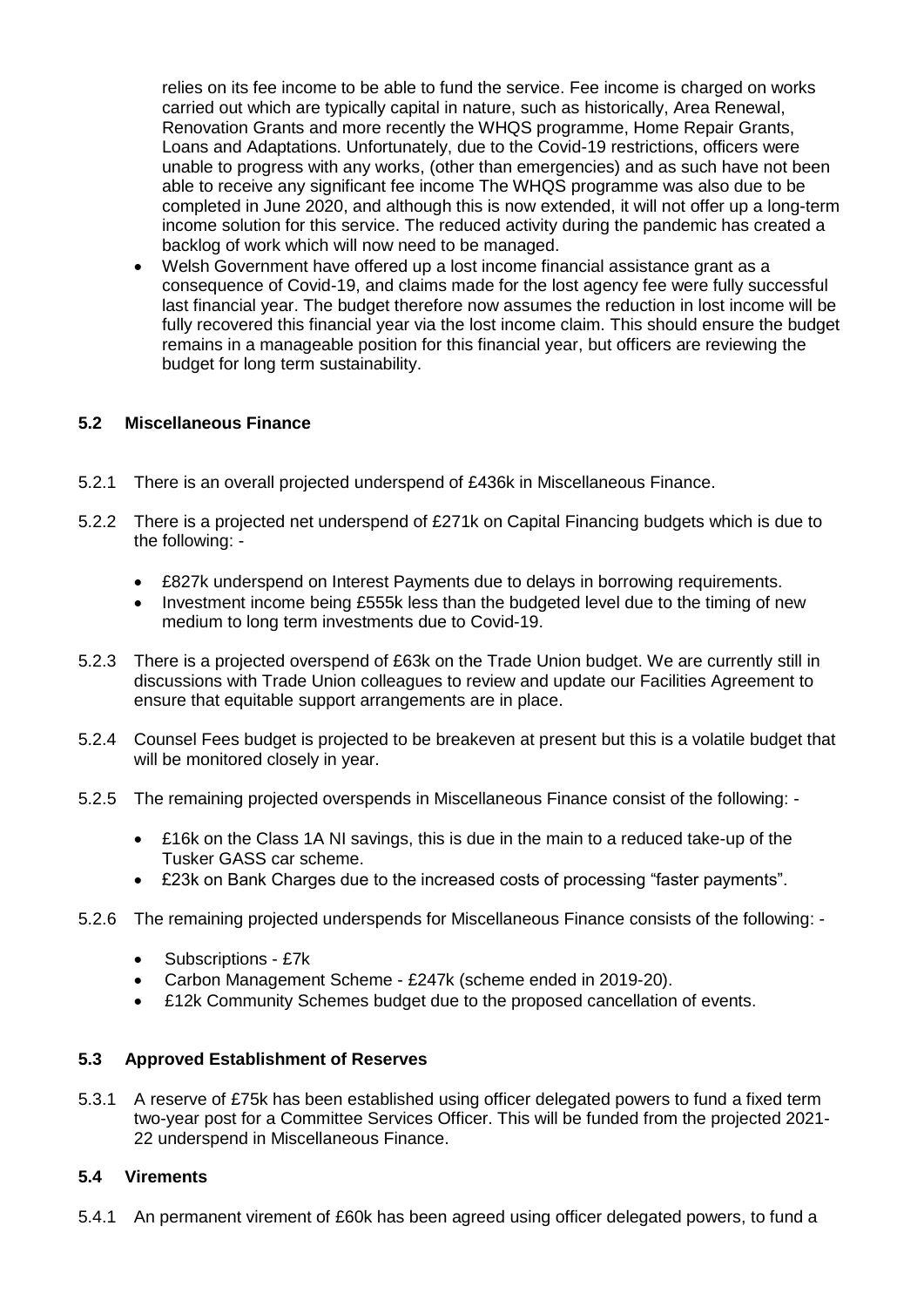post in the newly established Empty Homes Team within Private Housing. £30k of this virement is from the General Fund Housing homelessness activity budget and £30k from Miscellaneous Finance.

# **6. ASSUMPTIONS**

- 6.1 The projected outturn position is based on actual income and expenditure details to the end of June 2021.
- 6.2 Forecasts have been made following discussions with Managers based on current information available.

# **7. SUMMARY OF INTEGRATED IMPACT ASSESSMENT**

7.1 This report is for information only so an IIA is not required.

#### **8. FINANCIAL IMPLICATIONS**

8.1 As detailed throughout the report.

#### **9. PERSONNEL IMPLICATIONS**

9.1 There are no direct personnel implications arising from this report.

#### **10. CONSULTATIONS**

10.1 There are no consultation responses that have not been reflected in this report.

#### **11. STATUTORY POWER.**

- 11.1 Local Government Acts 1972 and 2003 and the Council's Financial Regulations.
- Author: D. Roberts, Interim Finance Manager (Corporate & Communities). [roberda@caerphilly.gov.uk](mailto:roberda@caerphilly.gov.uk) Tel: 01443 863342
- Consultees: R. Edmunds, Corporate Director for Education & Corporate Services
	- S. Harris, Head of Financial Services & S151 Officer
	- R. Tranter, Head of Legal Services
	- L. Donovan, Head of People Services
	- L. Lucas, Head of Customer & Digital Services
	- C. Harrhy, Chief Executive
	- L. Allen, Principal Accountant, Housing.
	- D. Street, Corporate Director Social Services
	- M.S. Williams, Corporate Director for Economy & Environment
	- M. Williams, Interim Head of Property
	- S. Richards, Head of Education Planning and Strategy
	- A. Southcombe, Finance Manager, Corporate Services
	- J. Southcombe, Finance Manager, Education & Lifelong Learning & Schools
	- Cllr E. Stenner, Cabinet Member for Performance, Economy & Enterprise
	- Cllr C. Gordon, Cabinet Member for Corporate Services
	- Cllr L. Phipps, Cabinet Member for Housing